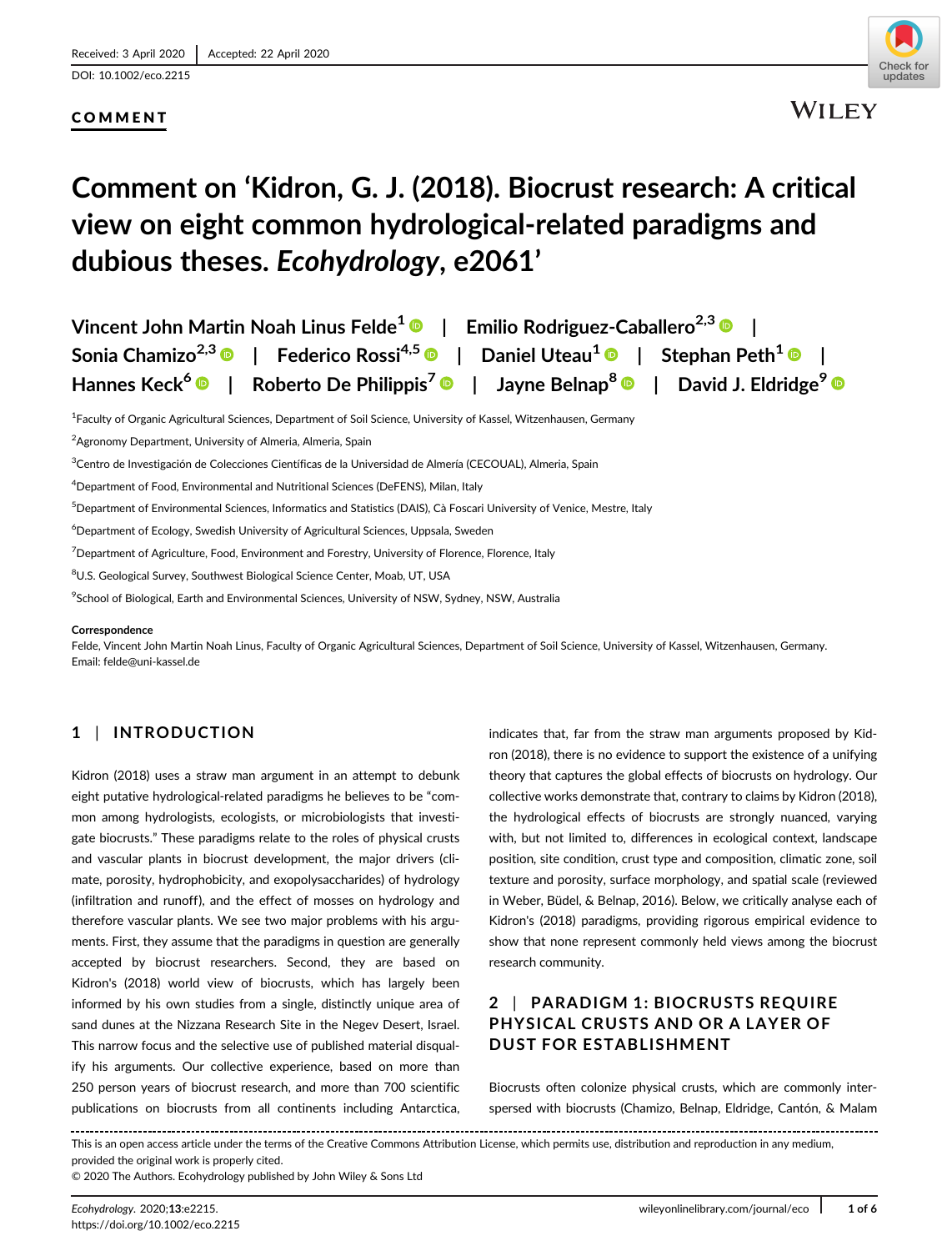## **2 of 6 WILEY CONSUMPLEY ELDE** ET AL.

Issa, 2016; Chamizo, Cantón, Lázaro, Solé-Benet, & Domingo, 2012; Malam Issa et al., 2011). Biocrusts require a degree of physical stability, which can arise from an association with not only physical soil crusts but also soil fines, organic matter or aggregates, vascular plant stems, or, as Kidron (2018) suggests, exopolysaccharides (EPS) secreted by the biocrust organisms themselves (Hu, Liu, Smestad Paulsen, Petersen, & Klaveness, 2003; Mugnai et al., 2018). The stabilizing effects of EPS have been known for decades (Chesters, Attoe, & Allen, 1957; Mazor, Kidron, Vonshak, & Abeliovich, 1996; Underwood, Paterson, & Parkes, 1995; Van Ancker, Jungerius, & Mur, 1985). Similarly, many studies, often cited by Kidron, attest to dust capture by biocrusts (Danin & Ganor, 1991; Felde, Chamizo, Felix-Henningsen, & Drahorad, 2018; Felde, Peth, Uteau-Puschmann, Drahorad, & Felix-Henningsen, 2014; McTainsh & Strong, 2007; Reynolds, Belnap, Reheis, Lamothe, & Luiszer, 2001; Williams, Buck, & Beyene, 2012), a mechanism that is important for biocrust stability and nutrient cycling. Kidron (2018) asserts that soil fines can hasten biocrust colonization and growth (Mugnai, Rossi, Chamizo, Adessi, & De Philippis, 2020; Rozenstein et al., 2014; Zaady, Katra, Barkai, Knoll, & Sarig, 2017) but is citing the absence of biocrusts from playas at the Nizzana site as proof that fines do not facilitate biocrust formation. Playa surfaces, however, are biologically hostile, subject to periods of extreme sedimentation or inundation, and often highly saline (Blume, Beyer, Pfisterer, & Felix-Henningsen, 2008), a point overlooked in this paradigm. In summary, a critical review of the literature reveals that biocrusts are often interwoven with physical crusts and dust, but physical crusts are not necessarily precursors to biocrust establishment.

### **3** | **PARADIGM 2: PLANT ESTABLISHMENT IS NECESSARY FOR BIOCRUST ESTABLISHMENT ON DUNES**

We know from recent extensive meta-analyses that the effects of biocrusts on plants are complex, strongly nuanced, and driven by crust type and biocrust traits (Havrilla et al., 2019). An overwhelming body of evidence points to the opposite view to that advanced in Paradigm 2 by Kidron (2018). Best available evidence indicates that biocrusts prime surface soils with water and nutrients and facilitate the establishment of vascular plants (Lan et al., 2014; Langhans, Storm, & Schwabe, 2009; X. J. Li et al., 2008; Rodríguez-Caballero, Chamizo, Roncero-Ramos, Román, & Cantón, 2018). We also know that some moss and lichen species benefit from their association with moisture-rich habitats, which could be provided by nurse plants (Jiang et al., 2018), but could equally result from shading by rocks, or their location at lower landscape positions that receive additional run-on water (Lan et al., 2014; Williams, Buck, Soukup, & Merkler, 2013; Yair, 1990). Thus, it is clear that plant establishment per se is not a precursor for biocrust establishment on dunes.

### **4** | **PARADIGM 3: DEVELOPMENTAL STAGES OF BIOCRUSTS ARE OFTEN REGARDED AS SUCCESSIONAL STAGES**

Paradigm 3 is based on the observation that filamentous cyanobacteria are the first pioneering photosynthetic organisms to colonize disturbed soils, hence, the putative link to biocrust successional stage, irrespective of desert type. As biocrusts develop, the trajectory of change and the resulting species composition will depend on abiotic factors such as climate, soils, and specific microclimatic conditions. In more mesic environments, high biomass and developmental stage are likely synonymous. In more arid environments, however, later stages of development are likely to be limited by the lack of moisture, so that biocrusts will remain dominated by cyanobacteria or cyanolichens. In many environments, a mixture of different patch types and resource levels will result in a mixture of successional stages within the same site, a phenomenon acknowledged by Kidron (2018). Thus, Paradigm 3 applies to some environments (Belnap & Eldridge, 2003) but is not globally consistent (e.g., Chilton, Neilan, & Eldridge, 2018). Successional theory advances that earlier successional species condition a site to favour late-successional species (Bowker, 2007). However, we are unaware of any empirical evidence to show that succession occurs in biocrusts past the cyanobacterial stage. Potential mechanisms by which biocrust species might affect different species directly by facilitation or competition (Li et al., 2013; Maestre, Callaway, Valladares, & Lortie, 2009; Soliveres & Eldridge, 2020) or indirectly by altering site conditions or facilitating different species are poorly understood (Soliveres & Eldridge, 2020). Nonetheless, if, as stated by Kidron (2018), "the role of cyanobacteria as precursor of lichendominated crusts is undermined," one cannot help but wonder where the photobionts in lichens originate from. In summary, the literature indicates that developmental and successional stages are synonymous in some contexts, but not in others, a view widely held within the biocrust research community.

**5** | **PARADIGMS 4–8: CLIMATE-DRIVEN CRUST MORPHOLOGY DETERMINES CRUST HYDROLOGY (PARADIGM 4); SOIL PORES AND EXOPOLYSACCHARIDES DETERMINE INFILTRATION (PARADIGMS 5 & 7); SOIL PORES AND HYDROPHOBICITY DETERMINE RUNOFF (PARADIGMS 5 & 6), AND MOSSES IMPEDE INFILTRATION AND PERENNIAL PLANT GROWTH (PARADIGM 8)**

Paradigms 4–8 deal with what Kidron (2018) sees as the major drivers of hydrology (*sens. lat.*) or specific hydrological processes (infiltration and runoff). Given that the mechanisms behind these moderators exhibit several commonalities, we deal with these paradigms together.

That climate drives hydrology via crust morphology (Paradigm 4) is only partially correct and certainly not a universal paradigm. Climate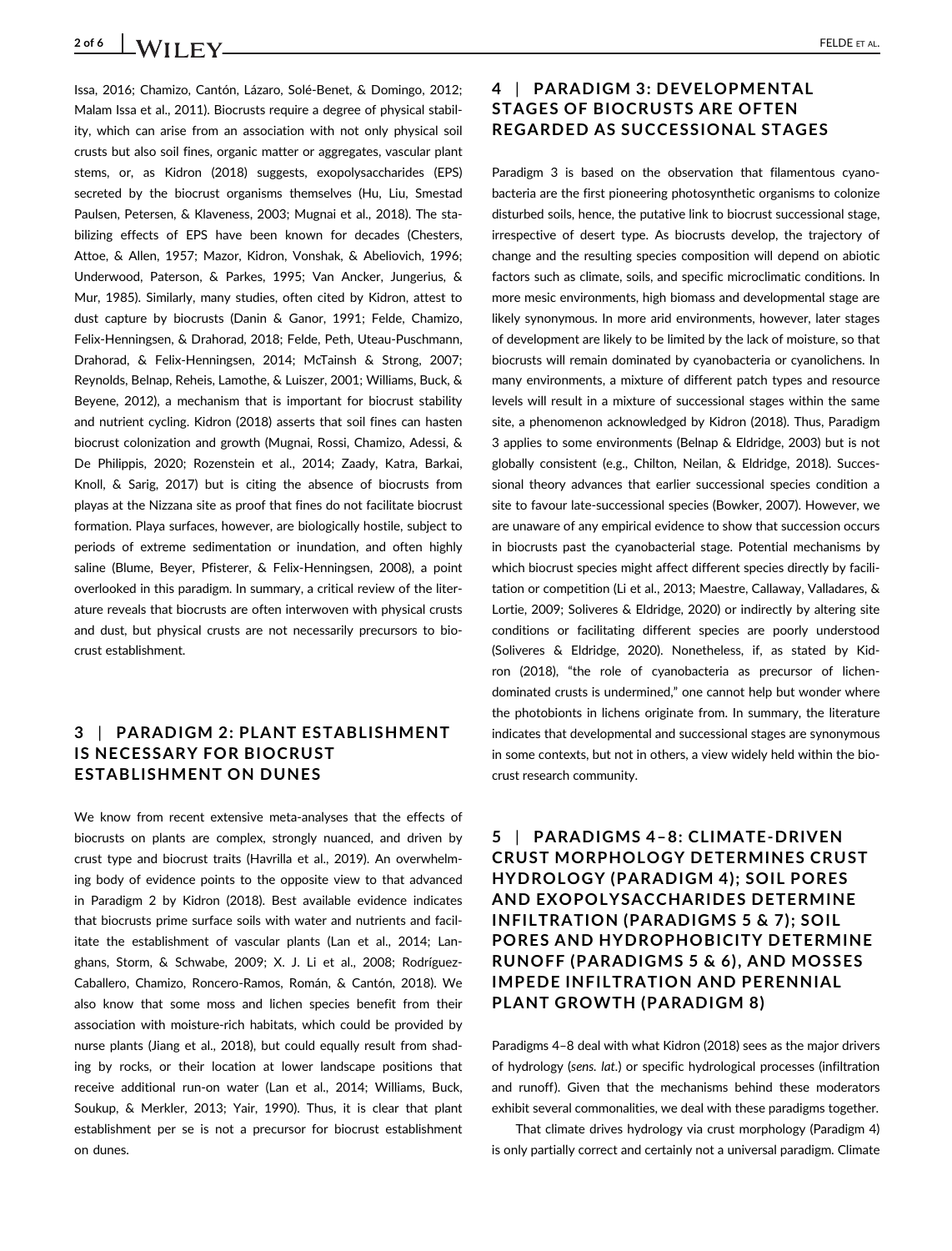FELDE ET AL.  $\blacksquare$  3 of 6

can affect freeze–thaw relationships, alter porosity and sorptivity, and sometimes influence runoff indirectly through controls on vascular plant–biocrust composition (Belnap, 2006). Climate (aridity) can also influence moss cover (Ferrenberg, Reed, & Belnap, 2015), which may alter retention time (Eldridge & Rosentreter, 2004). Rainfall intensity can also affect hydrology, by influencing the runoff coefficient (the proportion of rainfall that does not infiltrate) and therefore the partitioning of rainfall between runoff and infiltration.

However, a critical examination of the literature reveals that climate is but one of many factors affecting hydrology (Belnap, 2006). Other equally important moderators of hydrology, include, but are not limited to, crust composition (Chamizo, Cantón, Lázaro, et al., 2012), which can influence surface roughness (Rodríguez-Caballero, Cantón, Chamizo, Afana, & Solé-Benet, 2012), hydrophobicity (Lichner et al., 2018), soil texture (Chamizo, Cantón, Miralles-Mellado, & Domingo, 2012), spatial scale (Cantón et al., 2011; Chamizo, Cantón, Rodríguez-Caballero, Domingo, & Escudero, 2012), and level of disturbance (Eldridge, 1998; Faist, Herrick, Belnap, Van Zee, & Barger, 2017). Thus, it is inconceivable that climate-driven morphology alone can be invoked as the major driver of hydrology. The assertion that "macro pores determine infiltration on biocrusted surfaces is however highly questionable" (Kidron, 2018) is inconsistent with the large body of evidence that these subsurface vesicular pores have a major impact on water infiltration by drastically reducing soil hydraulic conductivity (Dietze, Bartel, Lindner, & Kleber, 2012; Turk & Graham, 2011; Young, McDonald, Caldwell, Benner, & Meadows, 2004). But even if no vesicular pores exist within (or underneath) biocrusts, they still affect the properties of the pore network of their host soil (Coppola et al., 2011; Felde et al., 2014; Malam Issa, Défarge, Trichet, Valentin, & Rajot, 2009; Miralles-Mellado, Cantón, & Solé-Benet, 2011), which clearly has a strong impact on matter fluxes, including water movement. We acknowledge, however, that many other factors such as climate, topography, surface roughness, spatial scale, and soil texture drive infiltration and therefore runoff. Since porosity is only one of many factors affecting hydrological function, reductions in total pore volume might be compensated for by changes in other hydrological drivers such as surface roughness or water repellency or pore shape and connectivity (a statement that we already made in Felde et al., 2014). Overall, therefore, there is strong evidence to suggest that soil pores determine runoff (Paradigm 5).

Paradigm 6 contends that runoff is a result of hydrophobicity (Kidron, 2018; Section 2.6). Biocrust hydrophobicity is highly temporally and spatially variable (Tighe, Haling, Flavel, Young, & Moya-Larano, 2012) and, contrary to claims by Kidron (2018), has been shown to depend on soil moisture content (Rodríguez-Caballero, Cantón, Chamizo, Lázaro, & Escudero, 2013; Yang et al., 2014) and to occur at sub-critical levels (low levels of hydrophobicity; Tillman, Scotter, Wallis, & Clothier, 1989) at the Nizzana Research Site (Keck, Felde, Drahorad, & Felix-Henningsen, 2016). This response of hydrophobicity (e.g., de Jonge, Jacobsen, & Moldrup, 1999; King, 1981) is thought to be related to the reorientation of amphiphilic molecules (Hallett, 2008). Like porosity and climate, hydrophobicity is but one of many factors influencing biocrust hydrology.

The effects of EPS on soil hydrology (Paradigm 7) are complex and not completely understood. EPS in biocrusts are complex macromolecules comprising different monosaccharide fractions with different molecular weight distributions and consequently different capability to interact with soil particles and with water molecules (Rossi, Mugnai, & De Philippis, 2018). It is not unreasonable, therefore, that any effects of EPS on hydrology should vary across different studies (e.g., Rossi, Potrafka, Garcia-Pichel, & De Philippis, 2012; cf. Colica et al., 2014), particularly where those studies are from different soil types, with diverse crust types of varying morphologies, and markedly different EPS chemical and macromolecular characteristics. Any claim that EPS determine infiltration (Kidron, 2018) is only part of the truth, which is that the hydrological effects of biocrusts are strongly nuanced and vary widely with abiotic and biotic factors.

Finally, Paradigm 8 contends that mosses impede infiltration and therefore perennial plant growth. There is almost no empirical evidence to support or invalidate this paradigm, so claims that this view is "common among hydrologists, ecologists, or microbiologists" are at best spurious. It is generally acknowledged, however, that mosses have variable effects on infiltration, either enhancing (Wu, Hasi, & Wugetemole,, & Wu, X., 2012) or suppressing (Xiao, Zhao, Wang, & Li, 2015) infiltration depending on ecological context and the nature of the moderators (soil texture, climate, level of disturbance, spatial scale, etc.) described above. Mosses can retain water due to the presence of specialized leaf architecture (leaf hair points, lamellae, and papillae) (Pan et al., 2016), which could reduce infiltration to deeper layers (Eldridge & Rosentreter, 2004), but this likely varies with moss species, seasonality, and soil type (Wu et al., 2012). Moss effects on the survival and growth of vascular plants are also variable and will depend on the balance of these contrasting effects. However, a global meta-analysis indicates that their overall effect on vascular plant performance is positive, but effects on germination are negative (Havrilla et al., 2019). There is little support for the contention therefore that mosses impede perennial plant growth.

#### **6** | **CONCLUDING REMARKS**

It is clear from the preceding discussion that the eight putative paradigms advanced by Kidron (2018) cannot be upheld nor are they commonly held among hydrologists, ecologists, or microbiologists that investigate biocrusts. However, we are thankful that Kidron (2018) has formally published his viewpoint because it gives us the opportunity to critically examine the veracity of such arguments, an important stage in the scientific process. Any proposal for paradigms that report global phenomena for such idiosyncratic communities of organisms as biocrusts would require an examination of the literature across the whole spectrum of biocrust distribution and environmental settings. Unfortunately, Kidron's (2018) "critique" is unashamedly heavily reliant on his own knowledge of desert systems, largely from one dune field in southern Israel. In attempting to globalize the effects of biocrusts on hydrology, Kidron (2018) risks simplifying nuanced and complex conditions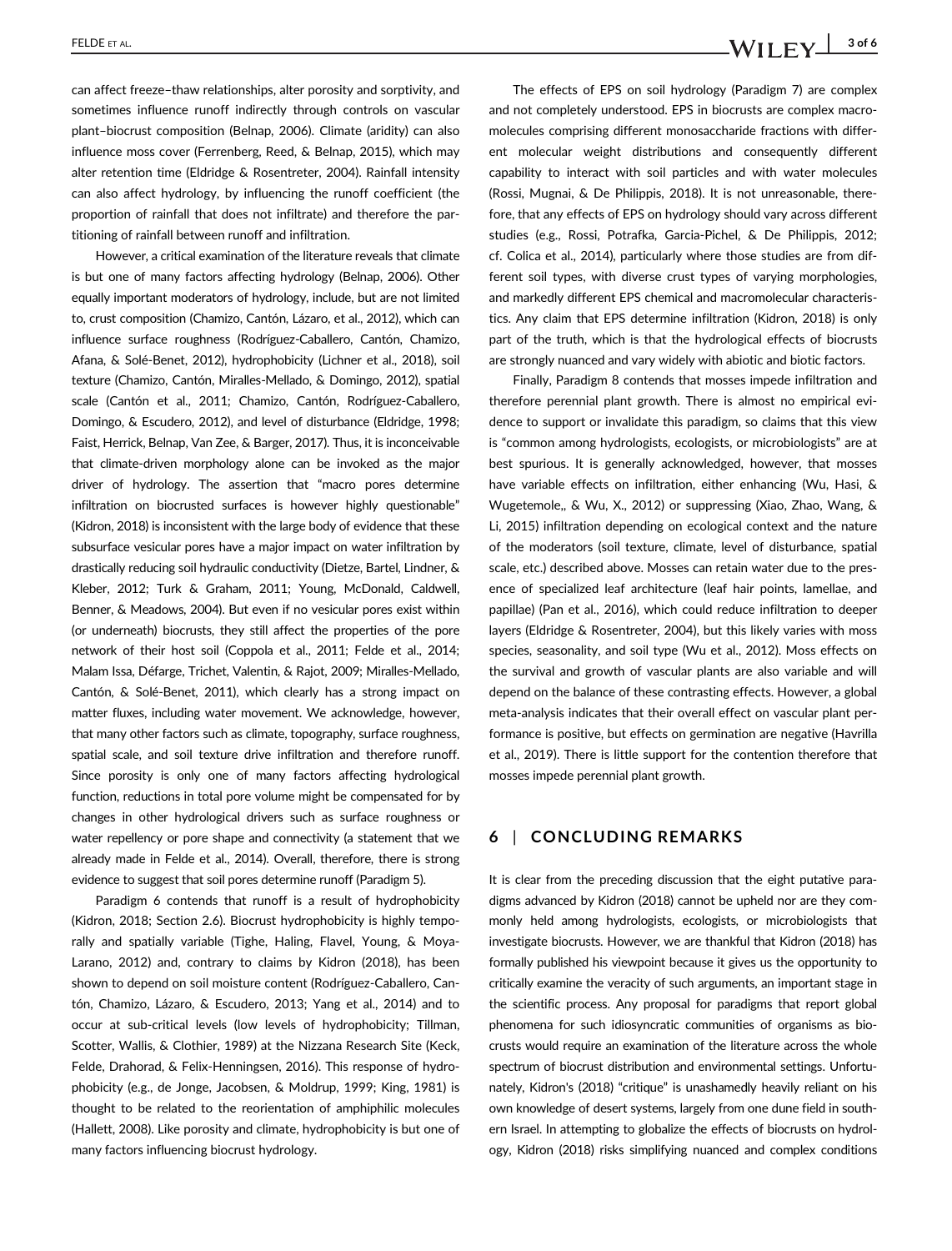**4 of 6 WILEY** ELDE ET AL.

providing junior researchers a narrow view of biocrust effects on hydrology, while ignoring the full spectrum of effects in different environmental and experimental contexts and scenarios. This generalization risks trivializing the science of biocrust hydrology and ignores decades of established research undertaken globally on biocrusts.

#### **CONFLICT OF INTEREST**

The authors declare no conflict of interest.

#### **ORCID**

*Vincent John Martin Noah Linus Felde* [https://orcid.org/0000-0002-](https://orcid.org/0000-0002-1018-2376)

[1018-2376](https://orcid.org/0000-0002-1018-2376)

*Emilio Rodriguez-Caballero* [https://orcid.org/0000-0002-5934-](https://orcid.org/0000-0002-5934-3214) [3214](https://orcid.org/0000-0002-5934-3214)

*Sonia Chamizo* <https://orcid.org/0000-0002-2980-1683>

*Federico Rossi* <https://orcid.org/0000-0001-8367-6847>

*Daniel Uteau* <https://orcid.org/0000-0003-1499-4344>

*Stephan Peth* <https://orcid.org/0000-0001-9799-212X>

Hannes Keck **D** <https://orcid.org/0000-0001-7592-2833>

*Roberto De Philippis* <https://orcid.org/0000-0001-7398-3536>

*Jayne Belnap* <https://orcid.org/0000-0001-7471-2279>

*David J. Eldridge* <https://orcid.org/0000-0002-2191-486X>

#### **REFERENCES**

- Belnap, J. (2006). The potential roles of biological soil crusts in dryland hydrologic cycles. *Hydrological Processes*, *20*(15), 3159–3178. [https://](https://doi.org/10.1002/hyp.6325) [doi.org/10.1002/hyp.6325](https://doi.org/10.1002/hyp.6325)
- Belnap, J., & Eldridge, D. (2003). Disturbance and recovery of biological soil crusts. In J. Belnap, & O. L. Lange (Eds.), (Hrsg.)*Biological soil crusts: structure, function, and management* (Bd. 150, S. (pp. 363–383). Berlin Heidelberg: Springer. [https://doi.org/10.1007/978-3-642-56475-](https://doi.org/10.1007/978-3-642-56475-8_27) [8\\_27](https://doi.org/10.1007/978-3-642-56475-8_27)
- Blume, H.-P., Beyer, L., Pfisterer, U., & Felix-Henningsen, P. (2008). Soil characteristics and pattern of the Nizzana research site. In S.- W. Breckle, A. Yair, & M. Veste (Eds.), (Hrsg.)*Arid dune ecosystems. The Nizzana sands in the Negev Desert* (Bd. 200, S. (pp. 65–77). Berlin: Springer.
- Bowker, M. A. (2007). Biological soil crust rehabilitation in theory and practice: An underexploited opportunity. *Restoration Ecology*, *15*(1), 13–23.
- Cantón, Y., Solé-Benet, A., de Vente, J., Boix-Fayos, C., Calvo-Cases, A., Asensio, C., & Puigdefábregas, J. (2011). A review of runoff generation and soil erosion across scales in semiarid south-eastern Spain. *Journal of Arid Environments*, *75*(12), 1254–1261. [https://doi.org/10.1016/j.](https://doi.org/10.1016/j.jaridenv.2011.03.004) [jaridenv.2011.03.004](https://doi.org/10.1016/j.jaridenv.2011.03.004)
- Chamizo, S., Belnap, J., Eldridge, D. J., Cantón, Y., & Malam Issa, O. (2016). The role of biocrusts in arid land hydrology. In B. Weber, B. Büdel, & J. Belnap (Eds.), (Hrsg.)*Biological soil crusts: An organizing principle in drylands* (Bd. 226, S. (pp. 321–346). Cham: Springer International Publishing. [http://link.springer.com/10.1007/978-3-](http://link.springer.com/10.1007/978-3-319-30214-0_17) [319-30214-0\\_17](http://link.springer.com/10.1007/978-3-319-30214-0_17)
- Chamizo, S., Cantón, Y., Lázaro, R., Solé-Benet, A., & Domingo, F. (2012). Crust composition and disturbance drive infiltration through biological soil crusts in semiarid ecosystems. *Ecosystems*, *15*(1), 148–161. <https://doi.org/10.1007/s10021-011-9499-6>
- Chamizo, S., Cantón, Y., Miralles-Mellado, I., & Domingo, F. (2012). Biological soil crust development affects physicochemical characteristics of soil surface in semiarid ecosystems. *Soil Biology and Biochemistry*, *49*, 96–105.<https://doi.org/10.1016/j.soilbio.2012.02.017>
- Chamizo, S., Cantón, Y., Rodríguez-Caballero, E., Domingo, F., & Escudero, A. (2012). Runoff at contrasting scales in a semiarid ecosystem: A complex balance between biological soil crust features and rainfall characteristics. *Journal of Hydrology*, *452–453*, 130–138. <https://doi.org/10.1016/j.jhydrol.2012.05.045>
- Chesters, G., Attoe, O. J., & Allen, O. N. (1957). Soil aggregation in relation to various soil constituents. *Soil Science Society of America Journal*, *21*(3), 272–277. [https://doi.org/10.2136/sssaj1957.](https://doi.org/10.2136/sssaj1957.03615995002100030007x) [03615995002100030007x](https://doi.org/10.2136/sssaj1957.03615995002100030007x)
- Chilton, A. M., Neilan, B. A., & Eldridge, D. J. (2018). Biocrust morphology is linked to marked differences in microbial community composition. *Plant and Soil*, *429*(1–2), 65–75. [https://doi.org/10.1007/s11104-](https://doi.org/10.1007/s11104-017-3442-3) [017-3442-3](https://doi.org/10.1007/s11104-017-3442-3)
- Colica, G., Li, H., Rossi, F., Li, D., Liu, Y., & De Philippis, R. (2014). Microbial secreted exopolysaccharides affect the hydrological behavior of induced biological soil crusts in desert sandy soils. *Soil Biology and Biochemistry*, *68*, 62–70.<https://doi.org/10.1016/j.soilbio.2013.09.017>
- Coppola, A., Basile, A., Wang, X., Comegna, V., Tedeschi, A., Mele, G., & Comegna, A. (2011). Hydrological behaviour of microbiotic crusts on sand dunes: Example from NW China comparing infiltration in crusted and crust-removed soil. *Soil and Tillage Research*, *117*, 34–43. [https://](https://doi.org/10.1016/j.still.2011.08.003) [doi.org/10.1016/j.still.2011.08.003](https://doi.org/10.1016/j.still.2011.08.003)
- Danin, A., & Ganor, E. (1991). Trapping of airborne dust by mosses in the Negev Desert, Israel. *Earth Surface Processes and Landforms*, *16*, 153–162.
- Dietze, M., Bartel, S., Lindner, M., & Kleber, A. (2012). Formation mechanisms and control factors of vesicular soil structure. *Catena*, *99*, 83–96.<https://doi.org/10.1016/j.catena.2012.06.011>
- Eldridge, D. J. (1998). Trampling of microphytic crusts on calcareous soils, and its impact on erosion under rain-impacted flow. *Catena*, *33*(3–4), 221–239. [https://doi.org/10.1016/S0341-8162\(98\)00075-7](https://doi.org/10.1016/S0341-8162(98)00075-7)
- Eldridge, D. J., & Rosentreter, R. (2004). Shrub mounds enhance water flow in a shrub-steppe community in Southwestern Idaho, U.S.A. In *Seed and soil dynamics in shrubland ecosystems: Proceedings* (S. 79–83). Ogden: USDA.
- Faist, A. M., Herrick, J. E., Belnap, J., Van Zee, J. W., & Barger, N. N. (2017). Biological soil crust and disturbance controls on surface hydrology in a semi-arid ecosystem. *Ecosphere*, *8*(3), e016911–13. <https://doi.org/10.1002/ecs2.1691>
- Felde, V. J. M. N. L., Chamizo, S., Felix-Henningsen, P., & Drahorad, S. L. (2018). What stabilizes biological soil crusts in the Negev Desert? *Plant and Soil*, *429*(1–2), 9–18. [https://doi.org/10.1007/s11104-017-](https://doi.org/10.1007/s11104-017-3459-7) [3459-7](https://doi.org/10.1007/s11104-017-3459-7)
- Felde, V. J. M. N. L., Peth, S., Uteau-Puschmann, D., Drahorad, S., & Felix-Henningsen, P. (2014). Soil microstructure as an under-explored feature of biological soil crust hydrological properties: Case study from the NW Negev Desert. *Biodiversity and Conservation*, *23*(7), 1687–1708.<https://doi.org/10.1007/s10531-014-0693-7>
- Ferrenberg, S., Reed, S. C., & Belnap, J. (2015). Climate change and physical disturbance cause similar community shifts in biological soil crusts. *Proceedings of the National Academy of Sciences*, *112*(39), 12116–12121.<https://doi.org/10.1073/pnas.1509150112>
- Hallett, P. D. (2008). A brief overview of the causes, impacts and amelioration of soil water repellency—A review. *Soil and Water Research*, *3*(Special Issue 1), 21–29.
- Havrilla, C. A., Chaudhary, V. B., Ferrenberg, S., Antoninka, A. J., Belnap, J., Bowker, M. A., … Barger, N. N. (2019). Towards a predictive framework for biocrust mediation of plant performance: A meta-analysis. *Journal of Ecology*, *107*(6), 2789–2807. [https://doi.org/10.1111/1365-](https://doi.org/10.1111/1365-2745.13269) [2745.13269](https://doi.org/10.1111/1365-2745.13269)
- Hu, C., Liu, Y., Smestad Paulsen, B., Petersen, D., & Klaveness, D. (2003). Extracellular carbohydrate polymers from five desert soil algae with different cohesion in the stabilization of fine sand grain. *Carbohydrate Polymers*, *54*(1), 33–42. [https://doi.org/10.1016/S0144-8617\(03\)](https://doi.org/10.1016/S0144-8617(03)00135-8) [00135-8](https://doi.org/10.1016/S0144-8617(03)00135-8)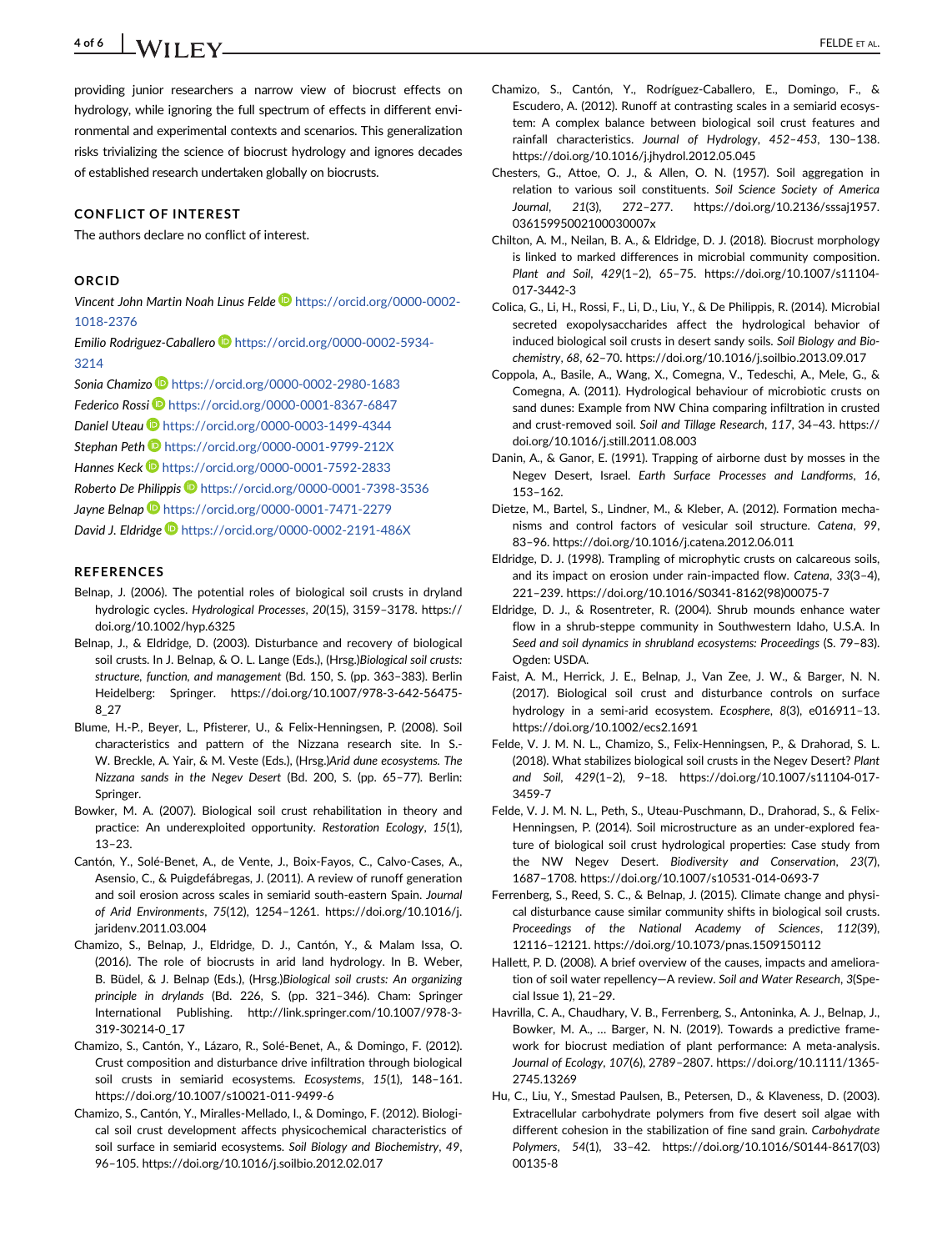- Jiang, Z.-Y., Li, X.-Y., Wei, J.-Q., Chen, H.-Y., Li, Z.-C., Liu, L., & Hu, X. (2018). Contrasting surface soil hydrology regulated by biological and physical soil crusts for patchy grass in the high-altitude alpine steppe ecosystem. *Geoderma*, *326*, 201–209. [https://doi.org/10.1016/j.](https://doi.org/10.1016/j.geoderma.2018.04.009) [geoderma.2018.04.009](https://doi.org/10.1016/j.geoderma.2018.04.009)
- de Jonge, L. W., Jacobsen, O. H., & Moldrup, P. (1999). Soil water repellency: Effects of water content, temperature, and particle size. *Soil Science Society of America Journal*, *63*, 437–442.
- Keck, H., Felde, V. J. M. N. L., Drahorad, S. L., & Felix-Henningsen, P. (2016). Biological soil crusts cause subcritical water repellency in a sand dune ecosystem located along a rainfall gradient in the NW Negev desert, Israel. *Journal of Hydrology and Hydromechanics*, *64*(2), 133–140.<https://doi.org/10.1515/johh-2016-0001>
- Kidron, G. J. (2018). Biocrust research: A critical view on eight common hydrological-related paradigms and dubious theses. *Ecohydrology*, e2061.<https://doi.org/10.1002/eco.2061>
- King, P. (1981). Comparison of methods for measuring severity of water repellence of sandy soils and assessment of some factors that affect its measurement. *Soil Research*, *19*(3), 275–285. [https://doi.org/10.](https://doi.org/10.1071/SR9810275) [1071/SR9810275](https://doi.org/10.1071/SR9810275)
- Lan, S., Zhang, Q., Wu, L., Liu, Y., Zhang, D., & Hu, C. (2014). Artificially accelerating the reversal of desertification: Cyanobacterial inoculation facilitates the succession of vegetation communities. *Environmental Science & Technology*, *48*(1), 307–315. [https://doi.org/10.1021/](https://doi.org/10.1021/es403785j) [es403785j](https://doi.org/10.1021/es403785j)
- Langhans, T. M., Storm, C., & Schwabe, A. (2009). Biological soil crusts and their microenvironment: Impact on emergence, survival and establishment of seedlings. *Flora - Morphology, Distribution, Functional Ecology of Plants*, *204*(2), 157–168. [https://doi.org/10.1016/j.flora.2008.](https://doi.org/10.1016/j.flora.2008.01.001) [01.001](https://doi.org/10.1016/j.flora.2008.01.001)
- Li, H., Colica, G., Wu, P., Li, D., Rossi, F., De Philippis, R., & Liu, Y. (2013). Shifting species interaction in soil microbial community and its influence on ecosystem functions modulating. *Microbial Ecology*, *65*(3), 700–708.<https://doi.org/10.1007/s00248-012-0171-2>
- Li, X. J., Li, X. R., Song, W. M., Gao, Y. P., Zheng, J. G., & Jia, R. L. (2008). Effects of crust and shrub patches on runoff, sedimentation, and related nutrient (C, N) redistribution in the desertified steppe zone of the Tengger Desert, Northern China. *Geomorphology*, *96*(1–2), 221–232. [https://doi.org/10.1016/j.](https://doi.org/10.1016/j.geomorph.2007.08.006) [geomorph.2007.08.006](https://doi.org/10.1016/j.geomorph.2007.08.006)
- Lichner, L., Felde, V. J. M. N. L., Büdel, B., Leue, M., Gerke, H. H., Ellerbrock, R. H., … Sándor, R. (2018). Effect of vegetation and its succession on water repellency in sandy soils: Effect of vegetation and its succession on soil water repellency. *Ecohydrology*, *11*, e1991. [https://](https://doi.org/10.1002/eco.1991) [doi.org/10.1002/eco.1991](https://doi.org/10.1002/eco.1991)
- Maestre, F. T., Callaway, R. M., Valladares, F., & Lortie, C. J. (2009). Refining the stress-gradient hypothesis for competition and facilitation in plant communities. *Journal of Ecology*, *97*(2), 199–205. [https://doi.org/](https://doi.org/10.1111/j.1365-2745.2008.01476.x) [10.1111/j.1365-2745.2008.01476.x](https://doi.org/10.1111/j.1365-2745.2008.01476.x)
- Malam Issa, O., Défarge, C., Trichet, J., Valentin, C., & Rajot, J. L. (2009). Microbiotic soil crusts in the Sahel of Western Niger and their influence on soil porosity and water dynamics. *Catena*, *77*(1), 48–55. <https://doi.org/10.1016/j.catena.2008.12.013>
- Malam Issa, O., Valentin, C., Rajot, J. L., Cerdan, O., Desprats, J.-F., & Bouchet, T. (2011). Runoff generation fostered by physical and biological crusts in semi-arid sandy soils. *Geoderma*, *167–168*, 22–29. <https://doi.org/10.1016/j.geoderma.2011.09.013>
- Mazor, G., Kidron, G. J., Vonshak, A., & Abeliovich, A. (1996). The role of cyanobacterial exopolysaccharides in structuring desert microbial crusts. *FEMS Microbiology Ecology*, *21*(2), 121–130. [https://doi.org/10.](https://doi.org/10.1111/j.1574-6941.1996.tb00339.x) [1111/j.1574-6941.1996.tb00339.x](https://doi.org/10.1111/j.1574-6941.1996.tb00339.x)
- McTainsh, G., & Strong, C. (2007). The role of aeolian dust in ecosystems. *Geomorphology*, *89*, 39–54.
- Miralles-Mellado, I., Cantón, Y., & Solé-Benet, A. (2011). Two-dimensional porosity of crusted silty soils: Indicators of soil quality in semiarid

rangelands? *Soil Science Society of America Journal*, *75*(4), 1330–1342. <https://doi.org/10.2136/sssaj2010.0283>

- Mugnai, G., Rossi, F., Chamizo, S., Adessi, A., & De Philippis, R. (2020). The role of grain size and inoculum amount on biocrust formation by Leptolyngbya ohadii. *Catena*, *184*, 104248. [https://doi.org/10.1016/j.](https://doi.org/10.1016/j.catena.2019.104248) [catena.2019.104248](https://doi.org/10.1016/j.catena.2019.104248)
- Mugnai, G., Rossi, F., Felde, V. J. M. N. L., Colesie, C., Büdel, B., Peth, S., … De Philippis, R. (2018). Development of the polysaccharidic matrix in biocrusts induced by a cyanobacterium inoculated in sand microcosms. *Biology and Fertility of Soils*, *54*(1), 27–40. [https://doi.org/10.1007/](https://doi.org/10.1007/s00374-017-1234-9) [s00374-017-1234-9](https://doi.org/10.1007/s00374-017-1234-9)
- Pan, Z., Pitt, W. G., Zhang, Y., Wu, N., Tao, Y., & Truscott, T. T. (2016). The upside-down water collection system of Syntrichia caninervis. *Nature Plants*, *2*(7), 16076–16075.<https://doi.org/10.1038/nplants.2016.76>
- Reynolds, R. L., Belnap, J., Reheis, M. C., Lamothe, P., & Luiszer, F. (2001). Aeolian dust in Colorado plateau soils: Nutrient inputs and recent change in source. *Proceedings of the National Academy of Sciences*, *98*(13), 7123–7127.
- Rodríguez-Caballero, E., Cantón, Y., Chamizo, S., Afana, A., & Solé-Benet, A. (2012). Effects of biological soil crusts on surface roughness and implications for runoff and erosion. *Geomorphology*, *145–146*, 81–89.<https://doi.org/10.1016/j.geomorph.2011.12.042>
- Rodríguez-Caballero, E., Cantón, Y., Chamizo, S., Lázaro, R., & Escudero, A. (2013). Soil loss and runoff in semiarid ecosystems: A complex interaction between biological soil crusts, micro-topography, and hydrological drivers. *Ecosystems*, *16*(4), 529–546. [https://doi.org/10.1007/s10021-](https://doi.org/10.1007/s10021-012-9626-z) [012-9626-z](https://doi.org/10.1007/s10021-012-9626-z)
- Rodríguez-Caballero, E., Chamizo, S., Roncero-Ramos, B., Román, R., & Cantón, Y. (2018). Runoff from biocrust: A vital resource for vegetation performance on Mediterranean steppes. *Ecohydrology*, *11*(6), e1977.<https://doi.org/10.1002/eco.1977>
- Rossi, F., Mugnai, G., & De Philippis, R. (2018). Complex role of the polymeric matrix in biological soil crusts. *Plant and Soil*, *429*(1–2), 19–34. <https://doi.org/10.1007/s11104-017-3441-4>
- Rossi, F., Potrafka, R. M., Garcia-Pichel, F., & De Philippis, R. (2012). The role of the exopolysaccharides in enhancing hydraulic conductivity of biological soil crusts. *Soil Biology and Biochemistry*, *46*, 33–40. [https://](https://doi.org/10.1016/j.soilbio.2011.10.016) [doi.org/10.1016/j.soilbio.2011.10.016](https://doi.org/10.1016/j.soilbio.2011.10.016)
- Rozenstein, O., Zaady, E., Katra, I., Karnieli, A., Adamowski, J., & Yizhaq, H. (2014). The effect of sand grain size on the development of cyanobacterial biocrusts. *Aeolian Research*, *15*, 217–226. [https://doi.](https://doi.org/10.1016/j.aeolia.2014.08.003) [org/10.1016/j.aeolia.2014.08.003](https://doi.org/10.1016/j.aeolia.2014.08.003)
- Soliveres, S., & Eldridge, D. J. (2020). Dual community assembly processes in dryland biocrust communities. *Functional Ecology*, *34*(4), 877–887. <https://doi.org/10.1111/1365-2435.13521>
- Tighe, M., Haling, R. E., Flavel, R. J., Young, I. M., & Moya-Larano, J. (2012). Ecological succession, hydrology and carbon acquisition of biological soil crusts measured at the micro-scale. *PLoS ONE*, *7*(10), e48565. <https://doi.org/10.1371/journal.pone.0048565>
- Tillman, R., Scotter, D., Wallis, M., & Clothier, B. (1989). Water repellency and its measurement by using intrinsic sorptivity. *Australian Journal of Soil Research*, *27*(4), 637–644.<https://doi.org/10.1071/SR9890637>
- Turk, J. K., & Graham, R. C. (2011). Distribution and properties of vesicular horizons in the western United States. *Soil Science Society of America Journal*, *75*(4), 1449–1461.<https://doi.org/10.2136/sssaj2010.0445>
- Underwood, G. J. C., Paterson, D. M., & Parkes, R. J. (1995). The measurement of microbial carbohydrate exopolymers from intertidal sediments. *Limnology and Oceanography*, *40*(7), 1243–1253.
- Van Ancker, J. A. M. D., Jungerius, P. D., & Mur, L. R. (1985). The role of algae in the stabilization of coastal dune blowouts. *Earth Surface Processes and Landforms*, *10*(2), 189–192. [https://doi.org/10.1002/esp.](https://doi.org/10.1002/esp.3290100210) [3290100210](https://doi.org/10.1002/esp.3290100210)
- Weber, B., Büdel, B., & Belnap, J. (Eds.) (2016). *Biological soil crusts: An organizing principle in drylands (Bd. 226)*. Cham: Springer International Publishing.<https://doi.org/10.1007/978-3-319-30214-0>(Hrsg.)